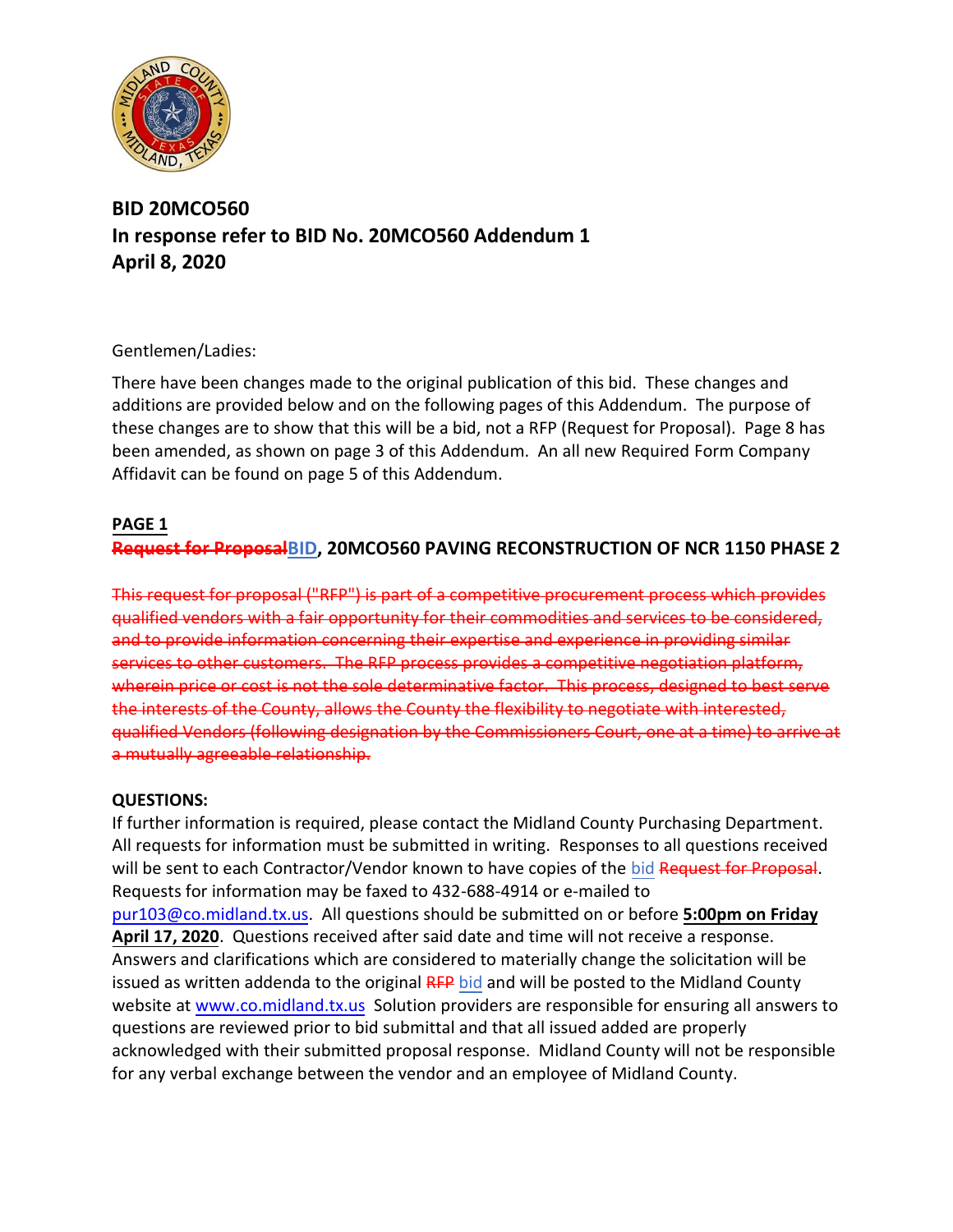#### **PAGE 3**

#### **ADDITIONAL INFORMATION AND DEMONSTRATION, NEGOTIATIONS:**

Prior to award, selected Vendors may be asked to provide further information concerning their proposal, up to and including presentations/demonstrations. The Midland County Commissioners Court reserves the right to reject any and all proposals or waive formalities as deemed in the best interests of Midland County. The County may also enter into discussions and revisions of proposals after submission and before award for the purpose of obtaining the best and final offer, and to accept the proposal deemed most advantageous to Midland County.

This request for proposal (RFP) is part of a competitive procurement process which is designed to best serve the interests of the County in obtaining complicated commodities and/or services. It also provides interested Contractors with a fair opportunity for their goods and services to be considered. The RFP process is designed to be a competitive negotiation platform, where price is not required to be the sole determinative factor. Also, the County has the flexibility to negotiate with interested vendors (one at a time) to arrive at a mutually agreeable relationship. Negotiations will be arranged with vendors in a hierarchal order, starting with the vendor selected as the primary. If a contract cannot be negotiated, negotiations will, formally and in writing, end with that Vendor and proceed to move to the second vendor, and so forth until a contract is negotiated.

### **PAGE 4**

# **RIGHTS OF THE CONTRACTING AUTHORITY:**

Midland County reserves the right to withdraw this bid RFP at any time and for any reason. Midland County also has the right to terminate its selection process at any time and to reject all responses, or all proposals. Receipt of the proposal materials by Midland County or submission of a proposal to Midland County confers no rights upon the vendor nor obligates Midland County in any manner.

#### **SELECTION CRITERIA:**

Price is a primary consideration, however, it is not the only consideration to be used in the selection. The product and/or service to be provided is also of major importance. Midland County will require that the successful vendor provide a representative for all County related business, service, billing, installation, activation and termination of said service.

#### **INVOICES:**

Invoices are to be mailed to P.O. Box 421, Midland, Texas 79702 and should cite the applicable Purchase Order Number. Any and all notices or other communications required or permitted by any contract awarded as a result of this bid RFP shall be served on or given to Midland County, in writing, by personal delivery to the Purchasing Agent of Midland County, Texas, or by deposit with the United States Mail, postage prepaid, registered or certified mail, return receipt requested, addressed to the Midland County Purchasing Agent 500 N. Loraine Suite 1101 Midland, TX 79701, or at such other address as may have been specified by written notice to Vendor.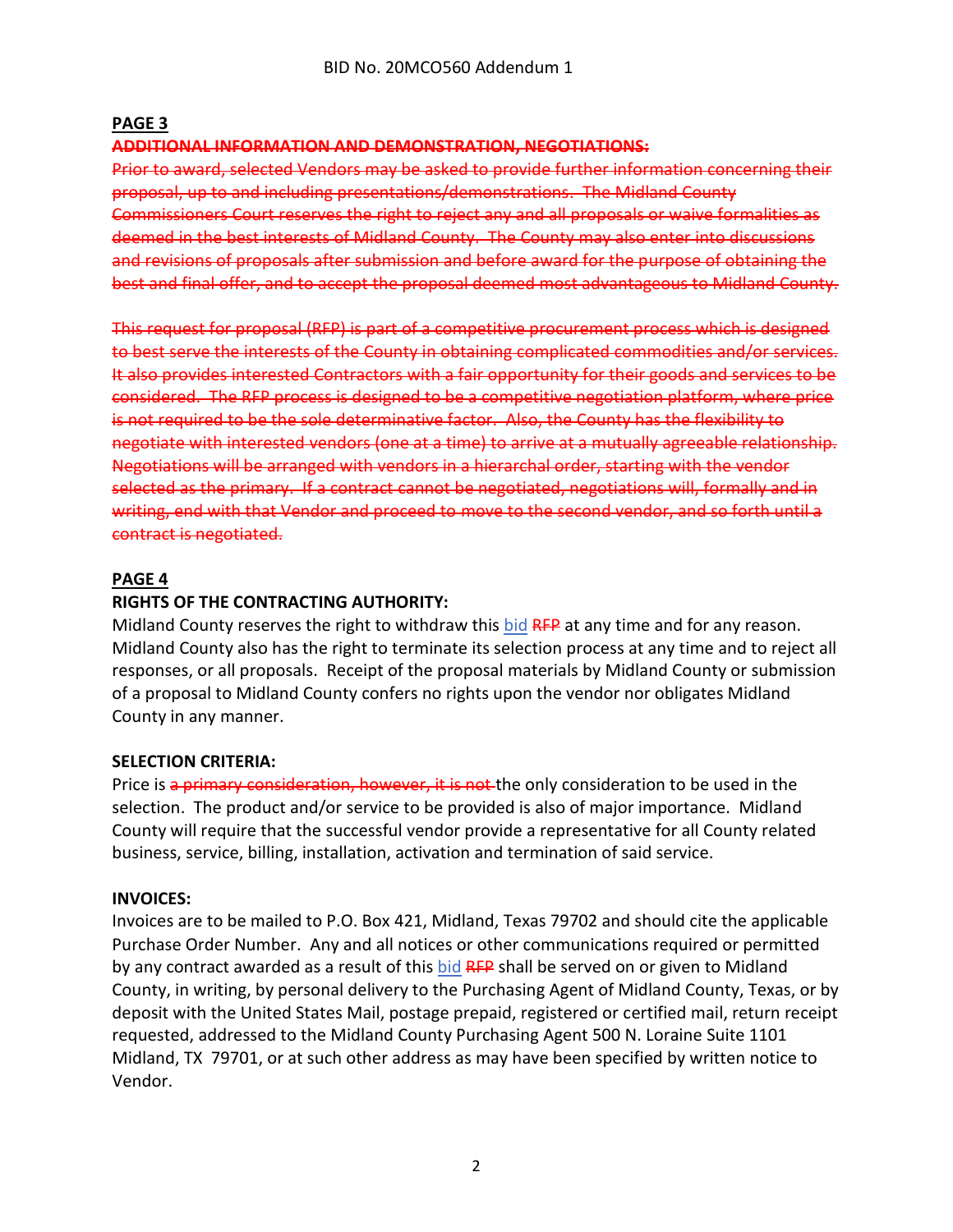# **PAGE 6**

### **PARTIAL INVALIDITY:**

In the event any one or more of the provisions contained in this bid RFP or any contract resulting therefore, for any reason, be held to be invalid, illegal or unenforceable in any respect, such invalidity, illegality or unenforceability shall not affect any other provision of this bid RFP or any contract resulting therefore and this bid RFP or the contract resulting therefore shall be construed as if such invalid, illegal or unenforceable provision had never been contained herein.

# **PAGE 7**

# **FUNDING CONTINGENCY:**

Any contract awarded pursuant to this bid RFP shall be contingent on sufficient funding and authority being made available in each fiscal period by the appropriate officials of Midland County. If sufficient funding or authority is not made available, the contract shall become null and void.

# **PAGE 8**

I hereby certify that I have full authority to bind the company and that I have personally reviewed the information contained in the bid RFP and this submission, and all attachments and appendices, and do hereby attest to the accuracy of all information contained in this submission, including all attachments and exhibits.

# **PAGE 9**

# **ESTIMATED COMPLETION TIME:**

Please provide an estimate on number of days that the vendor will need to complete this job. THIS PROJECT WILL START NO EARLIER THAN JULY 15, 2020.

# **REFERENCES:**

Please provide at least 2 references for commercial projects, preferably any local/state government clients that the vendor has provided a similar type of road work as requested in this bid RFP.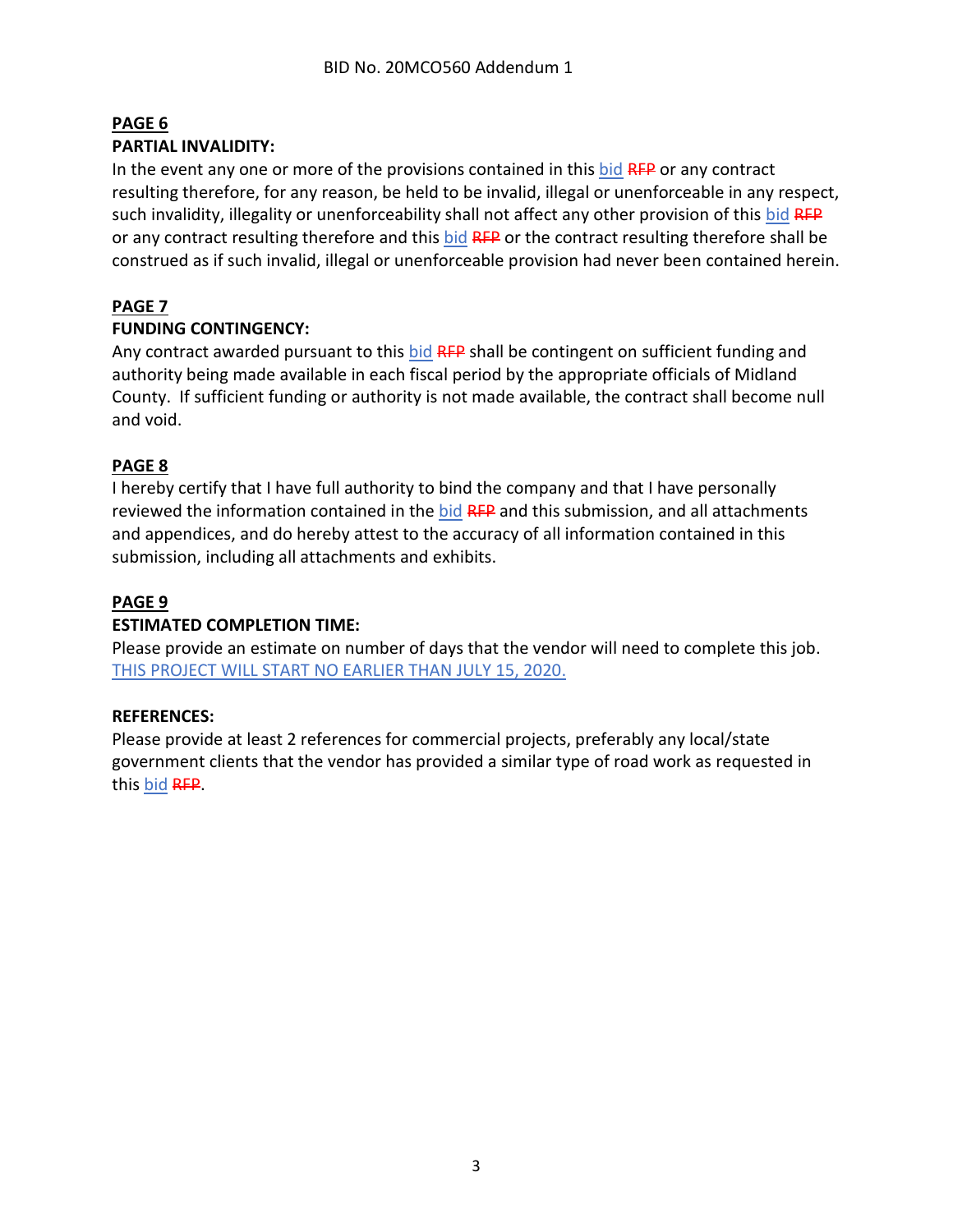### **PAGE 10**

#### **EVALUATION PROCESS:**

The County will award to the bidder that submits a bid which represents the "lowest value". Vendor must complete and return their pricing and number of days using the Bid Items Sheet(s) in PART D of ATTACHMENT A. "best value" to the County. The best value shall not be based solely upon price but the bid which receives the highest cumulative score for each of the evaluation factors delineated herein.

# **CRITERIA:**

Introduction (Executive Summary): 1 page maximum

#### Tab 1 Previous Related Experience: (20 points, maximum)

- Indicate experience with publicly funded facilities of same approximate size and type as the anticipated project.
- Indicate previous experience with Midland County.
- Indicate safety record on previous projects.
- Indicate whether Vendor has had similar contracts terminated prior to completion or whether a bonding company surety has had to pay funds under a bond of the Vendor.

#### Tab 2 Identity and Location of Vendor: (5 points, maximum)

- Indicate the exact legal name of Vendor, its type of legal organization, its state of organization, its mailing address, the office/business location of the Vendor from which the Project will be managed; and, address Vendor's availability to the Project and the County and the response time.
- Indicate location of caliche pit and asphalt plant.

#### Tab 3 Duration to Complete: (30 points, maximum)

• Indicate the length of time that it will take the Vendor to complete this work.

#### Tab 4 References: (Include name, address, and phone number of contact): (5 points, maximum)

• Indicate (2 minimum) general references who can attest to the Vendor's ability, performance, and safety record.

#### Tab 5 Cost: (40 points, maximum)

• Indicate the Vendor's proposed price for the paving work as completed on the Proposal Forms (Part D of ATTACHMENT A).